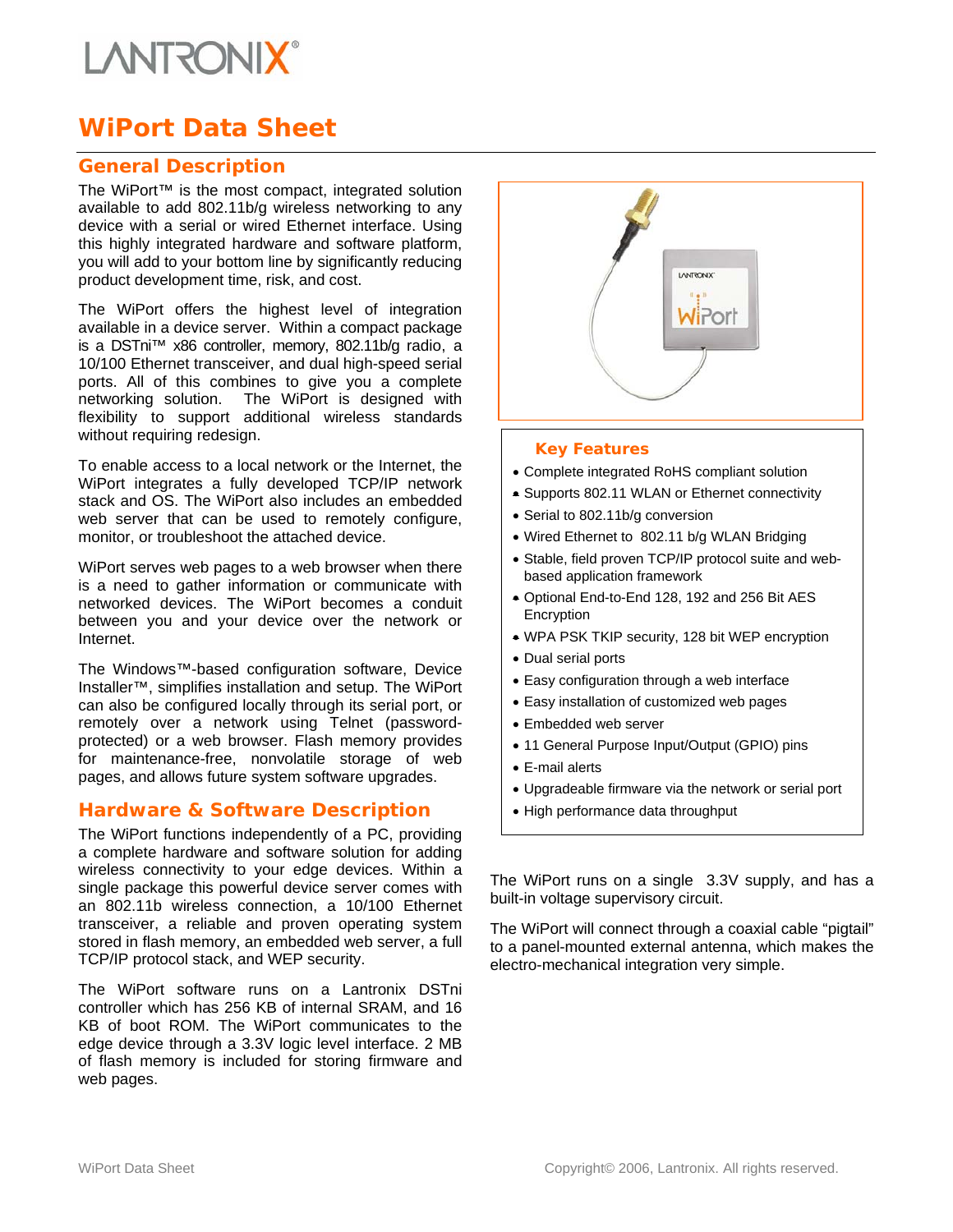## **Protocol Support**

The WiPort uses the widely accepted 802.11g protocol to connect to a wireless infrastructure or ad-hoc network, and is fully backward compatible with legacy 802.11b wireless networks. It uses the Transmission Control Protocol (TCP) to assure that no data is lost or duplicated and that everything sent to the connection arrives correctly at the target.

Other supported protocols are listed below:

- ARP, UDP, TCP, ICMP, Telnet, TFTP, AutoIP, DHCP, HTTP, and SNMP for network communications.
- TCP, UDP, and Telnet for connections to the serial port.
- TFTP for firmware updates.
- IP for addressing, routing, and data block handling over the network.
- User Datagram Protocol (UDP) for typical datagram applications in which devices interact with other<br>devices without maintaining a point-to-point devices without maintaining a connection.

#### **Dimensions**

• The WiPort dimensions are shown in the following drawing:

## **WiPort – Embedded Device Server**



### (Note: Part #s on drawing are only representative)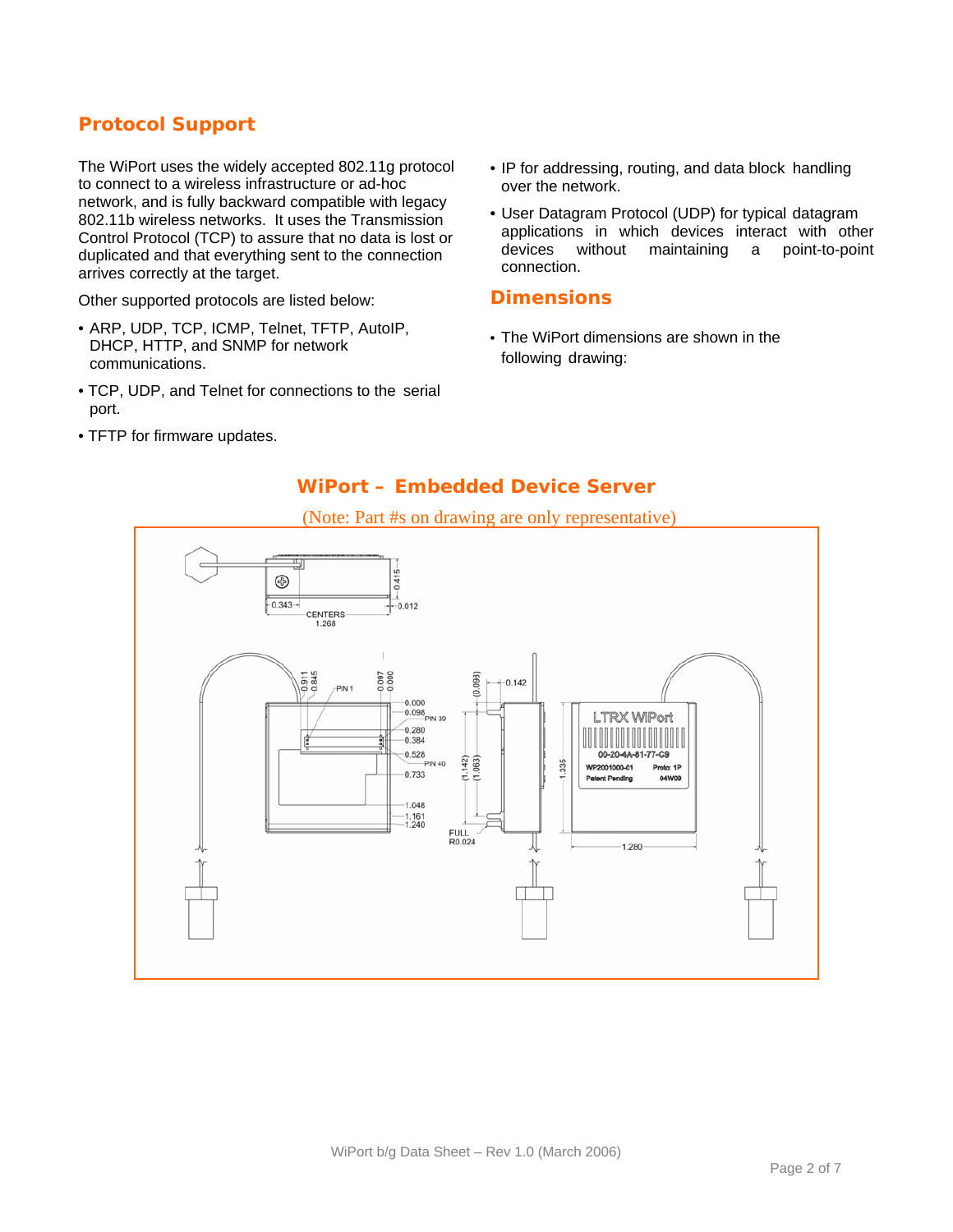# **WiPort Pin Functionality**

| <b>Pin Number</b> | <b>WiPort Pin Function</b> |
|-------------------|----------------------------|
|                   | 3.3V Power                 |
| 2                 | 3.3V Power                 |
| 3                 | RTS <sub>0</sub>           |
| 4                 | TXD0                       |
| 5                 | RXD <sub>0</sub>           |
| 6                 | Configurable Pin 2         |
| 7                 | Configurable Pin 3         |
| 8                 | CTS0                       |
| 9                 | Configurable Pin 10        |
| 10                | Configurable Pin 8         |
| 11                | <b>Signal Ground</b>       |
| 12                | Signal Ground              |
| 13                | Reset In                   |
| 14                | Configurable Pin 0         |
| 15                | RTS <sub>1</sub>           |
| 16                | TXD1                       |
| 17                | RXD1                       |
| 18                | Configurable Pin 9         |
| 19                | Configurable Pin 4         |
| 20                | CTS1                       |

| <b>Pin Number</b> | <b>WiPort Pin Function</b>    |
|-------------------|-------------------------------|
| 21                | Reserved                      |
| 22                | Reserved                      |
| 23                | Signal Ground                 |
| 24                | <b>Signal Ground</b>          |
| 25                | Reserved                      |
| 26                | Reserved                      |
| 27                | <b>Ethernet Status LED2</b>   |
| 28                | <b>Ethernet Status LED1</b>   |
| 29                | Ethernet TX-                  |
| 30                | Ethernet TX+                  |
| 31                | <b>Ethernet RX Center Tap</b> |
| 32                | <b>Ethernet TX Center Tap</b> |
| 33                | <b>Ethernet RX-</b>           |
| 34                | Ethernet RX+                  |
| 35                | Configurable Pin 1            |
| 36                | Reserved                      |
| 37                | Configurable Pin 6            |
| 38                | Configurable Pin 5            |
| 39                | <b>WLAN Activity LED</b>      |
| 40                | Configurable Pin 7            |

| <b>Mating Connector</b>                                      | <b>Description</b>                                |  |
|--------------------------------------------------------------|---------------------------------------------------|--|
| Recommended: Samtec FTMH-120-03-F-DV-ES<br>(shrouded header) | The mating<br>connector is a 1mm<br>micro header, |  |
| Alternative: Samtec FTMH-120-03-F-DV<br>(not shrouded)       | 40 pins, 2 x 20.                                  |  |
| Alternative: Oupiin 2411-2X20GDN/017 (not shrouded)          |                                                   |  |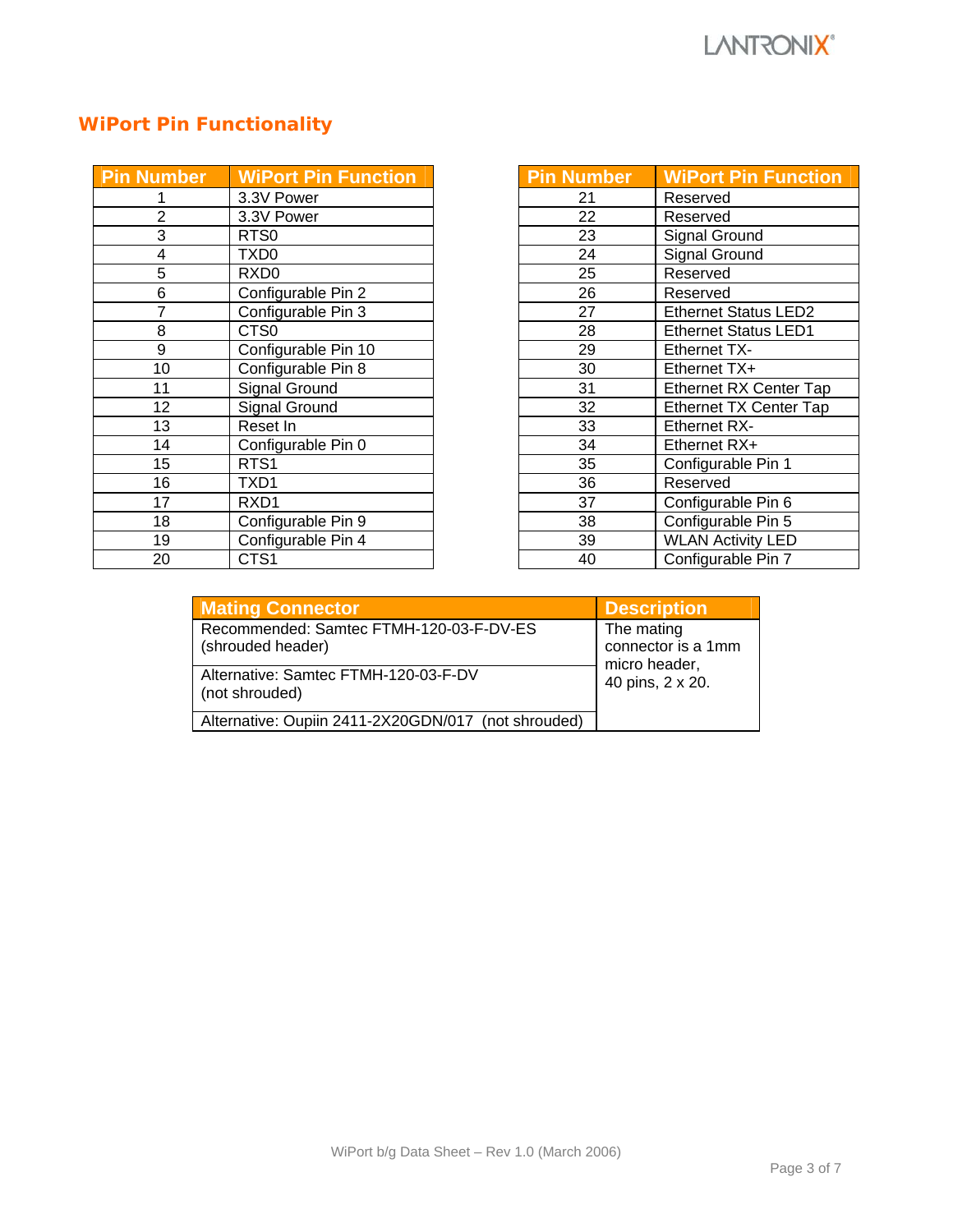# **WiPort Wireless Specifications**

| <b>Category</b>                |                       | <b>Description</b>                         |  |  |
|--------------------------------|-----------------------|--------------------------------------------|--|--|
| <b>Network Standards</b>       |                       | IEEE 802.11b; IEEE 802.11g                 |  |  |
| <b>Frequency Range</b>         |                       | $2.412 - 2.484$ GHz                        |  |  |
| Antenna Connector              |                       | 1, no diversity supported.                 |  |  |
| Data Rates                     |                       | 1,2,5.5,11Mbps(802.11b)                    |  |  |
|                                |                       | 6,9,12,18,24,36,48,54Mbps(802.11g)         |  |  |
|                                | Number of Selectable  | Up to 14 channels. Profiles available will |  |  |
| Radio                          | Subchannels           | include USA, France, Japan, Spain, Canda   |  |  |
|                                |                       | and "Other" (multiple countries)           |  |  |
|                                | Modulations           | OFDM, DSSS, DBPSK, DQPSK, CCK,             |  |  |
|                                |                       | 16QAM, 64QAM                               |  |  |
|                                | Antenna Connector     | 1                                          |  |  |
| Security                       |                       | WEP 64/128, WPA - PSK, TKIP, AES end-      |  |  |
|                                |                       | to-end encryption                          |  |  |
|                                | Maximum Receive Level | -10 dBm (with PER $<$ 8%)                  |  |  |
| <b>Receiver Sensitivity</b>    |                       | -72dBm for 54Mbps                          |  |  |
|                                |                       | -87 dBm for 11Mbps                         |  |  |
|                                |                       | -89 dBm for 5.5Mbps                        |  |  |
|                                |                       | -90 dBm for 2.0Mbps                        |  |  |
|                                |                       | -92 dBm for 1.0Mbps                        |  |  |
| <b>WLAN Power and Link LED</b> |                       | Max: 4 mA                                  |  |  |
| Current                        |                       |                                            |  |  |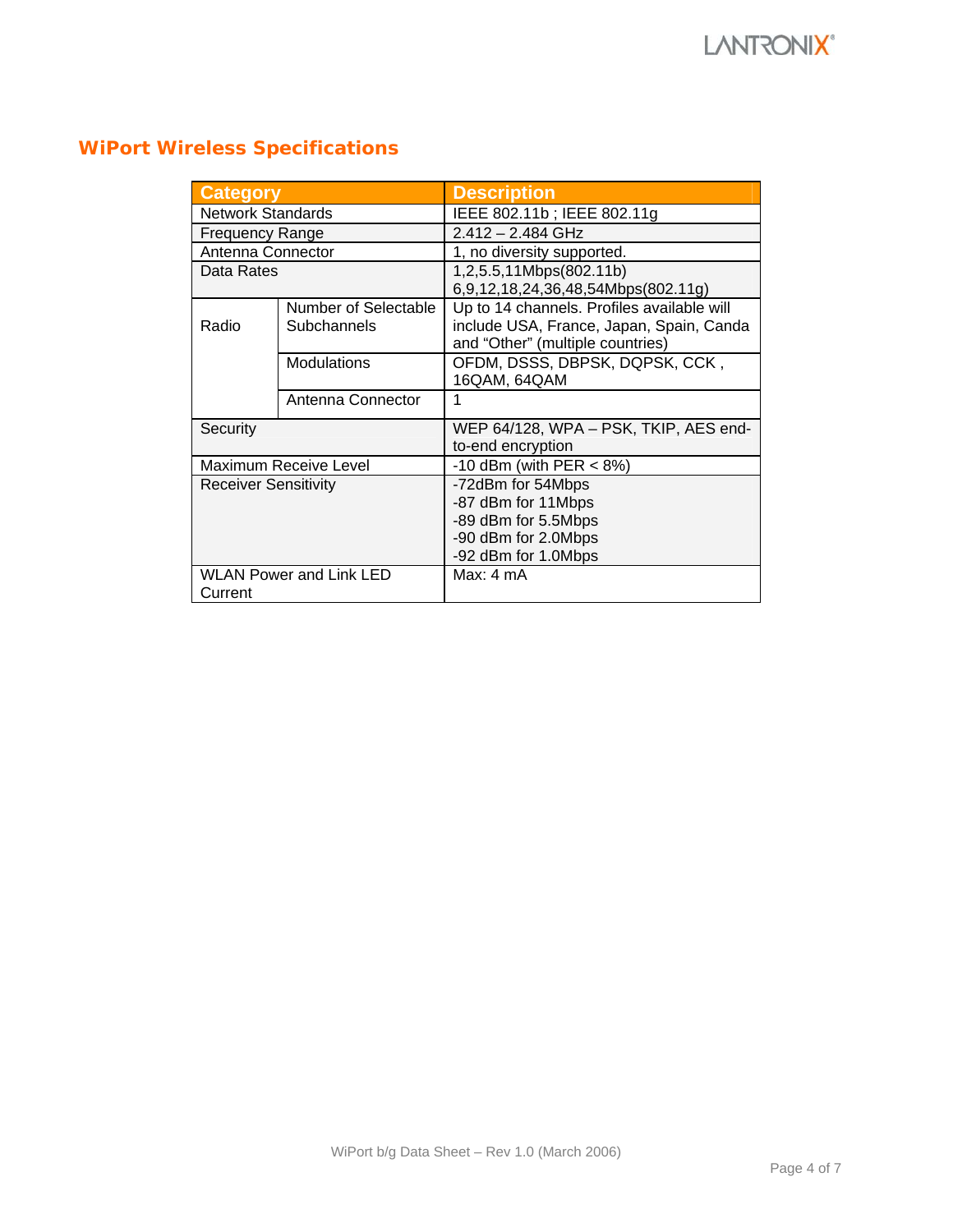## **WiPort Technical Data**

| <b>Category</b>              | <b>Description</b>                                                               |  |  |
|------------------------------|----------------------------------------------------------------------------------|--|--|
| CPU, Memory                  | Lantronix DSTni-EX 186 CPU, 256 KB zero wait state on-chip SRAM,                 |  |  |
|                              | 2048 KB Flash, 16 KB Boot ROM                                                    |  |  |
| Firmware                     | Upgradeable via TFTP and serial port                                             |  |  |
| <b>Reset Circuit</b>         | Reset In is low active. Minimum reset pulse width is 2 ms at IIL = -500µA        |  |  |
| Serial Interface             | CMOS (Asynchronous) 3.3V-level signals                                           |  |  |
|                              | Rate is software selectable (300 bps to 921600 bps)                              |  |  |
| <b>Serial Line Formats</b>   | 7 or 8 data bits, 1-2 Stop bits, Parity: odd, even, none                         |  |  |
| Modem Control                | DTR, DCD                                                                         |  |  |
| <b>Flow Control</b>          | XON/XOFF (software), CTS/RTS (hardware), none                                    |  |  |
| Network Interface            | Wireless 802.11b, 802.11g and 10/100 Ethernet                                    |  |  |
| Protocols Supported          | ARP, UDP, TCP, Telnet, ICMP, SNMP, DHCP, BOOTP, Auto IP, HTTP, SMTP, TFTP        |  |  |
| Media Access Control         | CSMA/CA with ACK                                                                 |  |  |
| Frequency Range              | $2.412 - 2.484$ GHz                                                              |  |  |
| Range                        | Up to 328 feet (100m) indoors                                                    |  |  |
| Modulation                   | <b>OFDM</b><br>$\blacksquare$                                                    |  |  |
| Techniques                   | <b>DSSS</b><br>$\blacksquare$                                                    |  |  |
|                              | <b>CCK</b><br>$\blacksquare$                                                     |  |  |
|                              | <b>DOPSK</b><br>$\blacksquare$                                                   |  |  |
|                              | <b>DBPSK</b><br>$\blacksquare$                                                   |  |  |
|                              | 64 QAM<br>$\blacksquare$                                                         |  |  |
|                              | 16 QAM                                                                           |  |  |
| <b>Transmit Output Power</b> | 14 dBm + 1.5dBm/- 1.0 dBm                                                        |  |  |
| Peak Supply Current          | 650 mA                                                                           |  |  |
| at 3.3V                      |                                                                                  |  |  |
| Management                   | Internal web server, SNMP (read only)                                            |  |  |
|                              | Serial login, Telnet login                                                       |  |  |
|                              | DeviceInstaller software                                                         |  |  |
| Security                     | Password protection, locking features, 64/128 bit WEP, WPA-PSK, End-to-End AES   |  |  |
| Internal Web Server          | Serves web pages                                                                 |  |  |
|                              | Storage capacity: 1.2 MB                                                         |  |  |
| Weight                       | 29 grams                                                                         |  |  |
| Material                     | Metal shell                                                                      |  |  |
| Temperature                  | Operating range: -30°C to + 70°C (-22°F to 158°F)                                |  |  |
|                              | Storage range: -40°C to +85°C (-40°F to 185°F)                                   |  |  |
| Warranty                     | 2-year limited warranty                                                          |  |  |
| <b>Included Software</b>     | Windows™ 98/NT/2000/XP based DeviceInstaller configuration software and Windows™ |  |  |
|                              | based Comm Port Redirector, DeviceInstaller, Web-Manager.                        |  |  |

## **Average Power Consumption at 3.3V**

| <b>WLAN / Ethernet Mode</b> | High Performance (@ 88 MHz) /                  | <b>Power Consumption</b> |  |
|-----------------------------|------------------------------------------------|--------------------------|--|
|                             | <b>Nominal Performance (@48 MHz)</b>           |                          |  |
| WLAN mode                   | High performance, data transfer at 922 kbps    | 1300mW                   |  |
| WLAN mode                   | Nominal performance, data transfer at 230 kbps | 950mW                    |  |
| WLAN mode                   | High performance, no data transfer             | 580mW                    |  |
| WLAN mode                   | Nominal performance, no data transfer          | 300mW                    |  |
| Ethernet mode *             | Nominal performance, no data transfer          | 750mW                    |  |

\* Applicable only when the wired 802.3 interface is implemented and activated.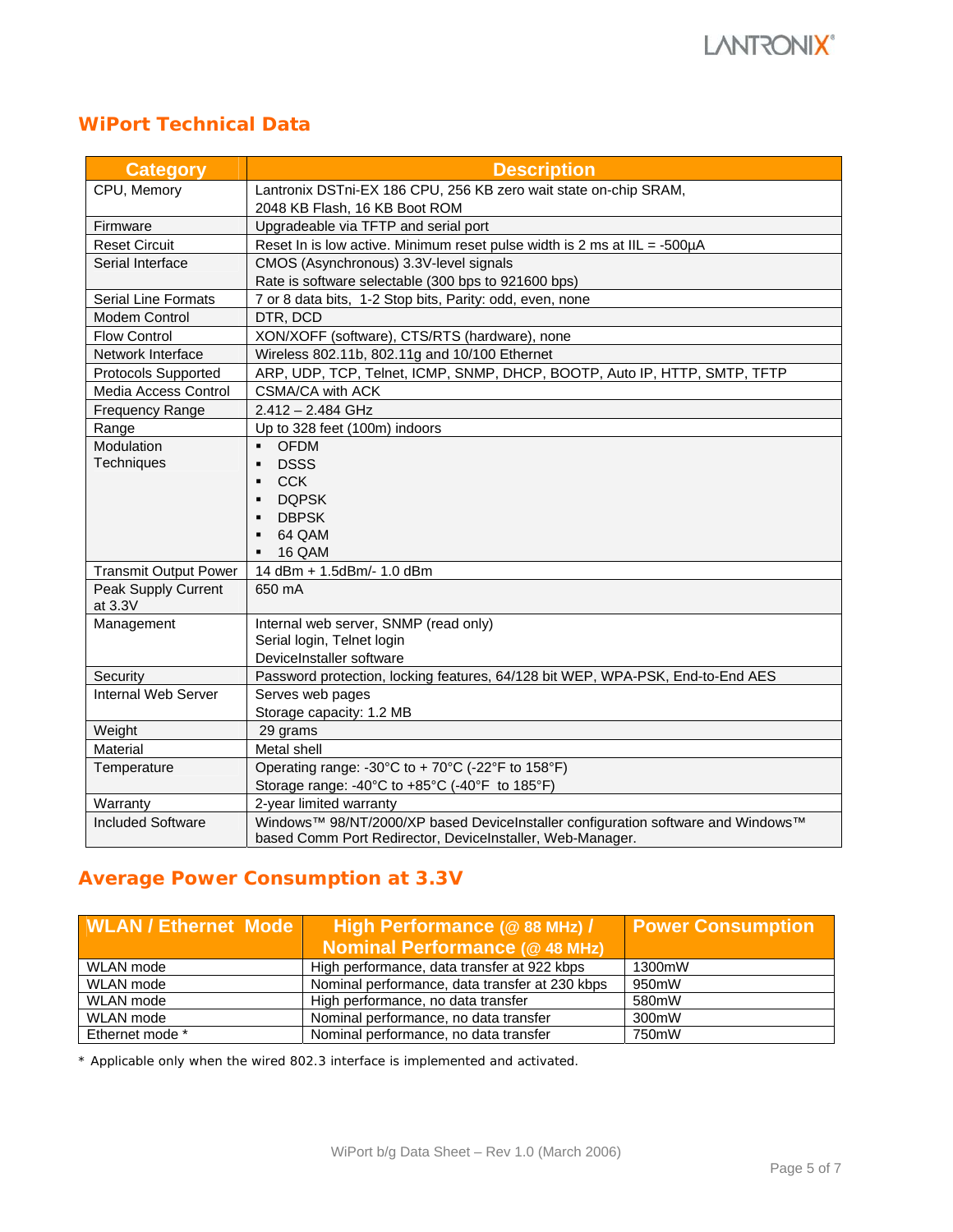## **Certifications (Please contact Lantronix for latest updates)**

| <b>Description</b> | <b>Country</b>                 | <b>Certifications</b>                                                                                                               |
|--------------------|--------------------------------|-------------------------------------------------------------------------------------------------------------------------------------|
| Product<br>Safety  | USA/Canada                     | U.S. and Canadian (Bi-National) Standard for Safety of<br>Information Technology Equipment, CSA-22.2 No.<br>60950-1-03 * UL 60950-1 |
|                    | Europe<br>(Pre-test scan only) | Standard for Safety of Information Technology<br>Equipment, EN 60950-1                                                              |
|                    | International                  | IEC 60950-1                                                                                                                         |

## **Agency Compliance (Please contact Lantronix for latest updates)**

| <b>Description</b> | <b>Country</b>            | <b>Compliance</b>                                                                                                   |
|--------------------|---------------------------|---------------------------------------------------------------------------------------------------------------------|
| Electromagnetic    | <b>USA</b>                | CFR Title 47 FCC Part 15-B, Class B                                                                                 |
|                    | Europe                    | EN 300 328; Data Transmission Equipment Operating in<br>the 2.4GHz ISM Band and Using Spread Spectrum<br>Techniques |
| Compatibility      |                           | EN 301 489-17 & EN 301 489-1; EMC Standard for<br>Radio Equipment and Services                                      |
|                    | Canada                    | Industry Canada RSS-210 Low Power License-Exempt<br><b>Radiocommunication Devices</b>                               |
|                    | Australia /New<br>Zealand | AS/NZS CISPR 22 (EMC)<br>AS/NZS 4771 (Radio)                                                                        |

## **DC Characteristics for Serial and Power Interface**

| <b>Symbol</b>   | <b>Parameter</b>                     | <b>Min</b> | <b>Nominal</b> | <b>Max</b> | <b>Units</b> |
|-----------------|--------------------------------------|------------|----------------|------------|--------------|
| Vcc             | Supply voltage (typical 3.3) (+/-2%) | 3.135      | 3.3            | 3.45       |              |
| $V_{IL}$        | Low Level Input Voltage              | $-0.3$     |                | 0.8        |              |
| V <sub>IH</sub> | High Level Input Voltage             | 2.0        |                | 5.5        |              |
| $V_{OL}$        | Low Level Output Voltage             |            |                | 0.4        |              |
| $V_{OH}$        | High Level Output Voltage            | 2.4        |                |            |              |
|                 | Input Leakage Current                |            | $+/-0.01$      | $+/-1$     | μA           |